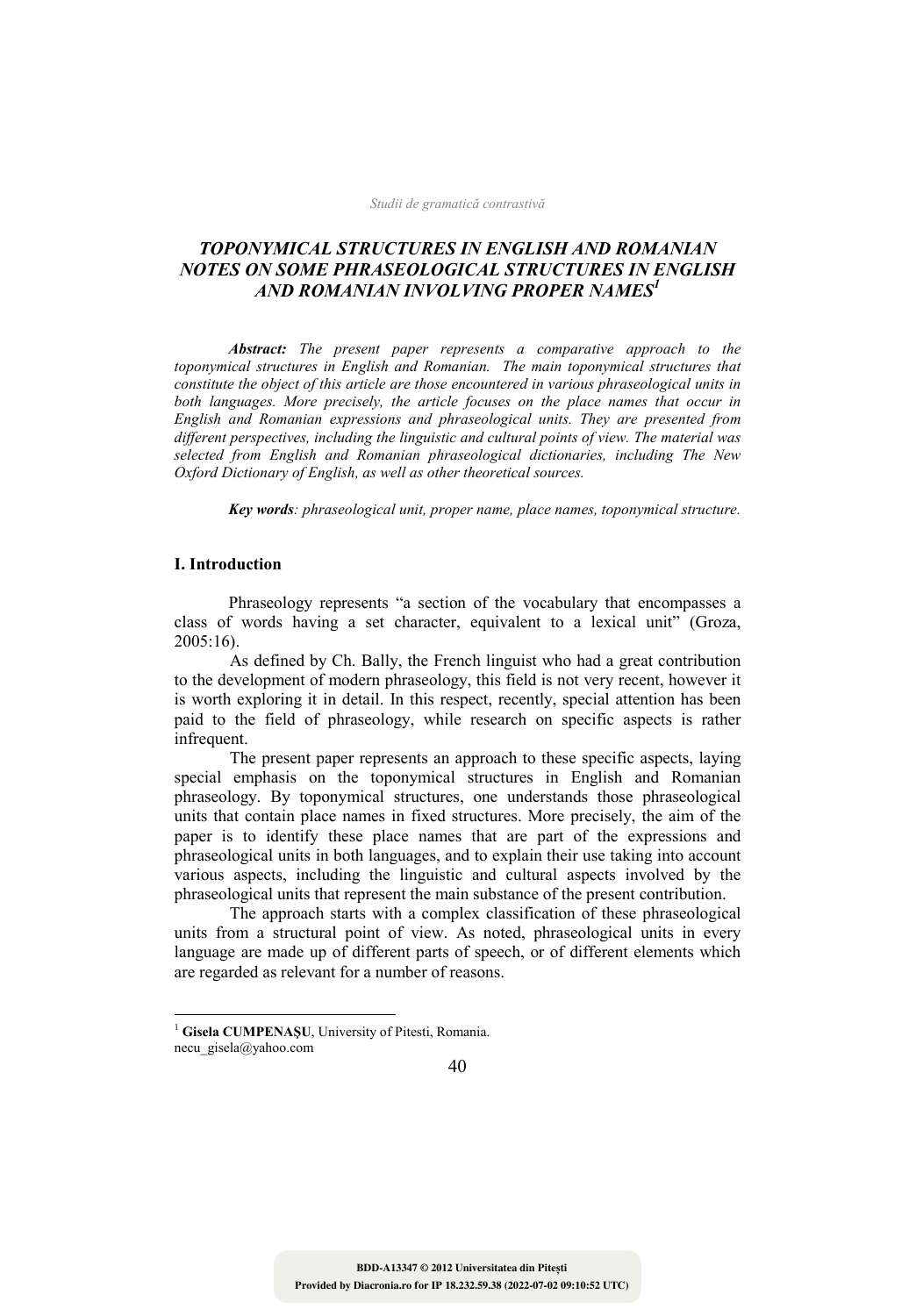## **I.1. Phraseological units containing essential elements in people's life**

Some of them contain names of the parts of the body, sense organs, natural elements, animals, colours, clothing and food, etc. Generally, these elements are frequently encountered in such constructions because they represent essential aspects of everyday life.

In this connection, it is important to notice two aspects. When comparing the two variants, i.e. the English and the Romanian ones, it becomes obvious that most of the elements mentioned above, which are part of the units in question, fail to occur in the Romanian variant or translation, though they do occur in a few cases. Here are some examples that can illustrate the above contention:

*to have a bee in one's bonnet –* Romanian *a avea o păsărică* (DFRE, p.44) *to flag a dead horse –* Rom. *a încerca să învii morţii* (DFRE, p.215) *to run a wild goose chase –* Rom. *a încerca imposibilul* (DFRE,p.214) *to have one's knife in somebody –* Rom. *a avea un dinte împotriva cuiva* (DFRE, p.38)

On the contrary:

 $\overline{a}$ 

*to get one's claws into somebody* – Rom. *a-şi înfige ghearele in cineva*  ${}^{1}$ (DFRE, p.231) *to have a foul mouth* – Rom. *a avea gura rea* (DFRE, p. 39) *it is not the coat that makes the man* – Rom. *nu haina îl face pe om* (DFRE, p. 176)

## **I.2. Phraseological units containing proper names**

References to the Bible greatly account in the construction of phraseological units and idioms, because they contain proper names that are culturally relevant in any society, especially in Anglo-Saxon, and more widely Christian, societies. In such cases, however, there may be variations in translation  $$ cf. most of the examples mentioned above:

*Holy Moses! –* Rom. *sfinte Sisoe!* (DFRE, p. 512) *not to know a man/somebody from Adam –* Rom. *a nu putea suferi pe cineva* (DFRE, p. 459) *in Adam's time; when Adam was a boy –* Rom. *pe vremuri* (DFRE, p.399)

<sup>1</sup> *The examples taken from Dictionar frazeologic roman-englez are marked by letters DFRE.*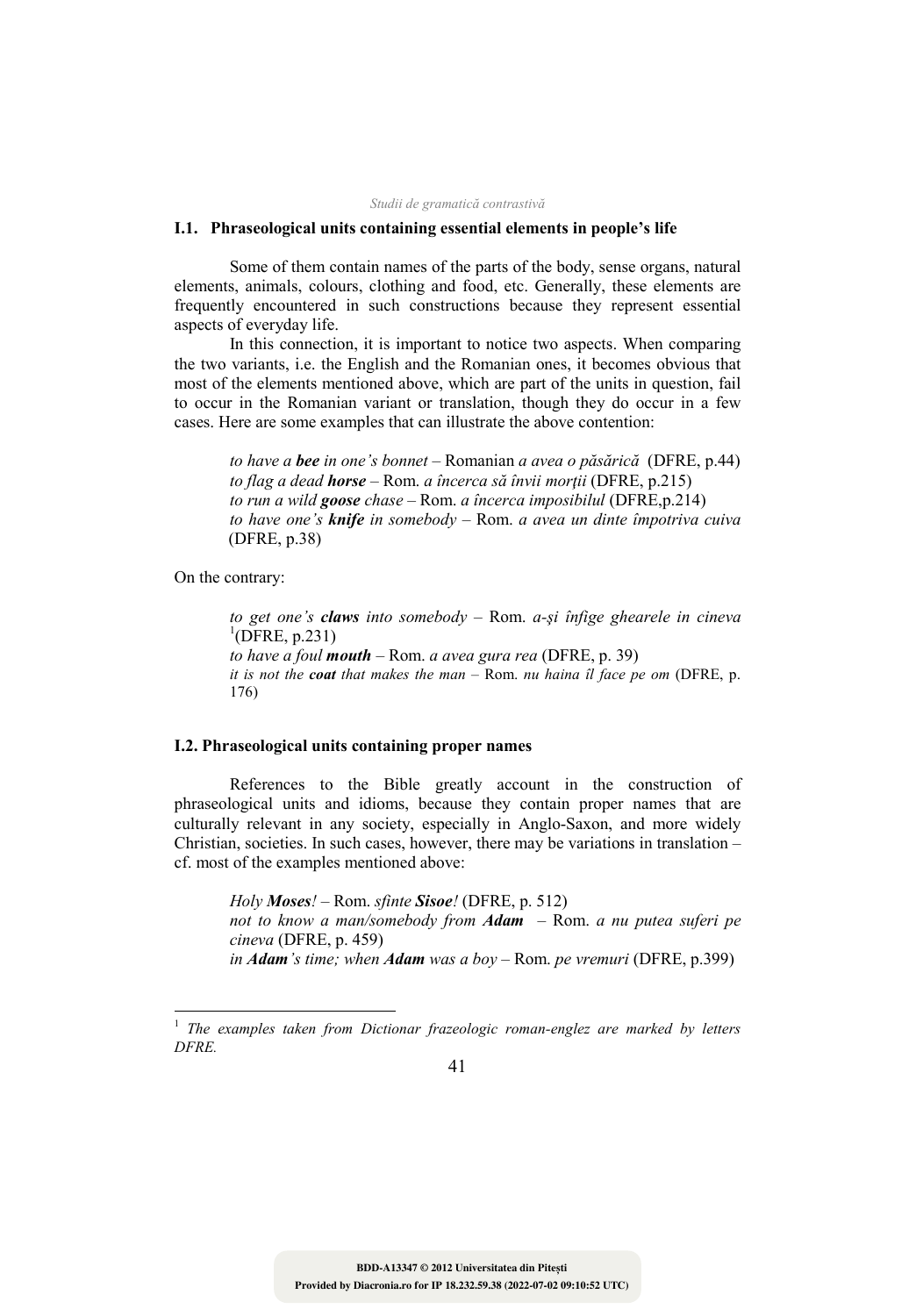A different possibility may appear, though: when the Biblical proper name is encountered in the Romanian variant, and is not present in the English idiom, e.g.

Rom. *în costumul lui Adam (şi / sau Eva) –* Eng. *in one's birthday suit* (DFRE, p. 222).

In this category of elements, which are often used in such structures, one can notice a set of common proper names or names of nationalities that, for obvious reasons, cannot have a similar Romanian counterpart. However, the translation of these phraseological units into our language is possible, even if this task was not quite simple for the linguists, translators or lexicographers, e.g.

*to put the half elson on somebody –* Rom. *a ţintui pe cineva la pământ* (DFRE, p.608) *it is all Greek to me –* Rom. *nu pricep o iotă* (DFRE, p.423) *every Jack must have his Jill –* Rom. *a-şi găsi naşul* (DFRE, 169) *not for the love of Mike –* Rom. *pentru nimic in lume* (DFRE, 394) *to give a Roland for an Oliver –* Rom. *a plăti cu aceeaşi monedă* (DFRE, p. 206) *to shoot the iagara –* Rom. *a încerca imposibilul* (DFRE, p. 214) *to be hail-fellow-well-met with Tom, Dick and Harry –* Rom. *a se înhăita cu oricine/cu te miri cine* (DFRE, p. 235)

Generally speaking, all the proper names involved in these phraseological units emphasize the idea of cultural, linguistic, social, geographical and ethnic identity or belonging. Therefore, elaborate studies of these phraseological units are likely to lead to identifying a special bond between language and culture.

## **I.3. Phraseological units containing periods of time**

This category includes especially days of the week with a special significance.

*to find Sunday - a se uita cruciş* (DFRE, p.611) *in one's Sunday's best, in one's Sunday clothes – îmbrăcat (ca) de duminică, în haine de gală* (*DFRE, p. 197).* 

## **I.4. Phraseological units containing place names**

Toponymy, or the study of place names, deals precisely with those vocabulary items that form part of a language's cultural stock. Generally speaking,

 $42$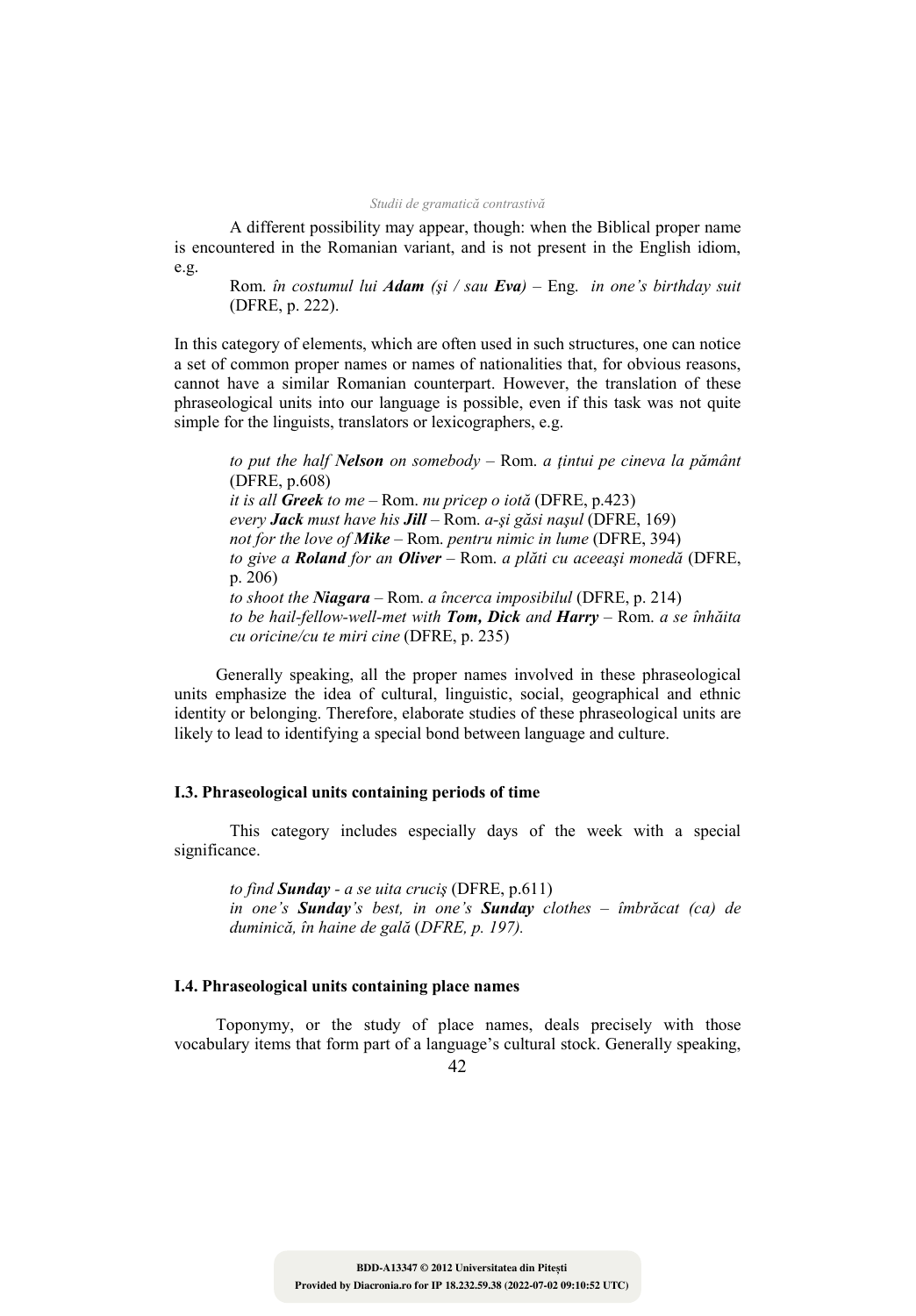English and Romanian toponymy is rich, complex and dynamic. Therefore, a thorough study is devoted to those phraseological units that have place names as their component parts. Although these toponymical structures are not very numerous, they obviously constitute an extremely important group of units.

From the cultural point of view, one can distinguish a number of sources that form the basis of these expressions or phraseological units. Consequently, the variations of translation in those cases, too, will be emphasized, e.g.

*to put Yorkshire over somebody –* Rom. *a păcăli cumplit pe cineva* (DFRE, p. 381).

In keeping with the general classification regarding these place names, one could note the following categories:

## **1.4.1. Phraseological units containing place names in the United Kingdom and Ireland**

 Some of the English place names selected for the present research refer to different *places in the United Kingdom*. They have the feature of bearing a lot of meanings in the respective language, e.g.

to carry coals to Newcastle<sup>1</sup> (NODE, p.1248)– (*Newcastle* is an industrial town in NE England, a port on the river Tyne); the translation of this phraseological unit into Romanian obviously does not assume the presence of the same place name, that is why the variant of translation is "a merge la vie cu strugurii în poală / traistă / batistă".

Another similar phraseological unit that is widely used is *to send somebody to Coventry***,** (NODE, p.423) **-** which has the meaning "to refuse to associate with or speak to someone", whose closest Romanian translation is "a trimite pe cineva in exil". The explanation of the use of this place name is, generally, the following: it seems to stem from the extreme unpopularity of soldiers stationed in Coventry (an industrial city), who were cut off socially by the citizens, or because Royalist prisoners were sent there during the English Civil War, the city being staunchly Parlamentarian.

The phraseological unit *a vicar of Bray* (NODE, p.220), is translated into Romanian by "un oportunist fara pereche", which alludes to the protagonist of an 18<sup>th</sup>-century song, who kept his benefice from Charles II's reign to George I's by changing his beliefs to suit the times. (NODE).

 $\overline{a}$ 

<sup>&</sup>lt;sup>1</sup> The examples taken from *the New Oxford Dictionary of English* are marked by the letters NODE.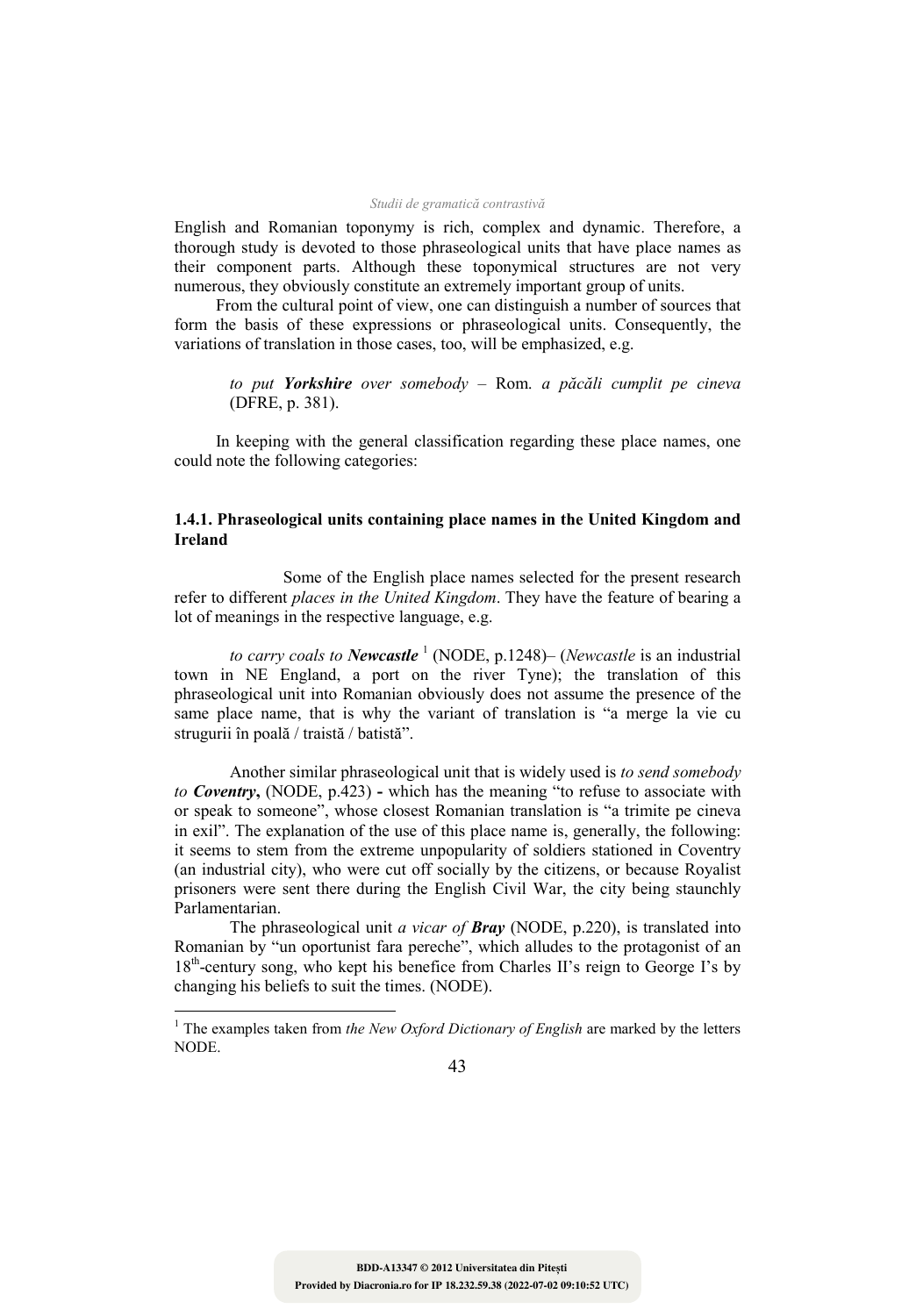Similarly, the phraseological unit *to put Yorkshire on / over somebody* (NODE, p. 2143), translated as "a păcăli cumplit pe cineva", contains a place name which represents, in fact, "a former county of northern England traditionally divided into East, West and North Ridings". The 18<sup>th</sup>-century phrase to "put Yorkshire on someone" meant "to deceive someone of something".

The phraseological expression *to grin like a Cheshire cat* (NODE, p. 314) contains a famous place name in England, and it is translated by "a râde ca prostul". This variant of translation comes from the fact that *Cheshire cat* refers to a cat depicted with a broad fixed grin, as popularized through Lewis Carroll's *Alice's Adventures in Wonderland*"). Several attempts at explaining the phrase were made. The most conspicuous one is that in Cheshire there are quite numerous dairy farms, hence the cats grin because of the abundance of milk and cream. *Brewer's Dictionary of Phrase and Fable* says that *grinning like a Cheshire cat* is "an old simile, deriving from the fact that "cheese was formerly sold in Cheshire moulded like a cat that looked as though it was grinning" (v. Martin Gardner: 1999. *The Annotated Alice: Alice's adventures in Wonderland & Through the looking glass*. W.W. Norton); the cheese was cut from the tail end, so that the last part eaten was the head of the smiling cat.

Another familiar expression that contains a place name is *this is Liberty Hall* (NODE, p. 1063), the translation of which is "simțiți-vă ca acasă", where *Liberty Hall* is a place name where one may do as one likes.

In the same category, one can select other expressions or phraseological units widely used in English, such as:

*to fight like Kilkenny cats* (NODE, p. 1008) – an expression that refers to "two cats from Kilkenny in Ireland, which, according to legend, fought until their tails remained".

*to have kissed the Blarney stone* (NODE, p. 185) is an expression used for someone who can charm, or can be very eloquent and persuasive; its etymology is the following: "a stone at Blarney castle near Cork in Ireland, said to give the gift of persuasive speech to anyone who kisses it".

In conclusion, this category of phraseological units implies a series of special features, which makes the adaptation of these units to the Romanian linguistic context a rather arduous job. Nevertheless, when the Romanian cultural context is called into question, the translator's efforts should be redoubled.

## **1.4.2. Phraseological units containing various places in the world**

Other phraseological expressions can be characterized by the presence of different *places in the world*. There are two categories of such constructions: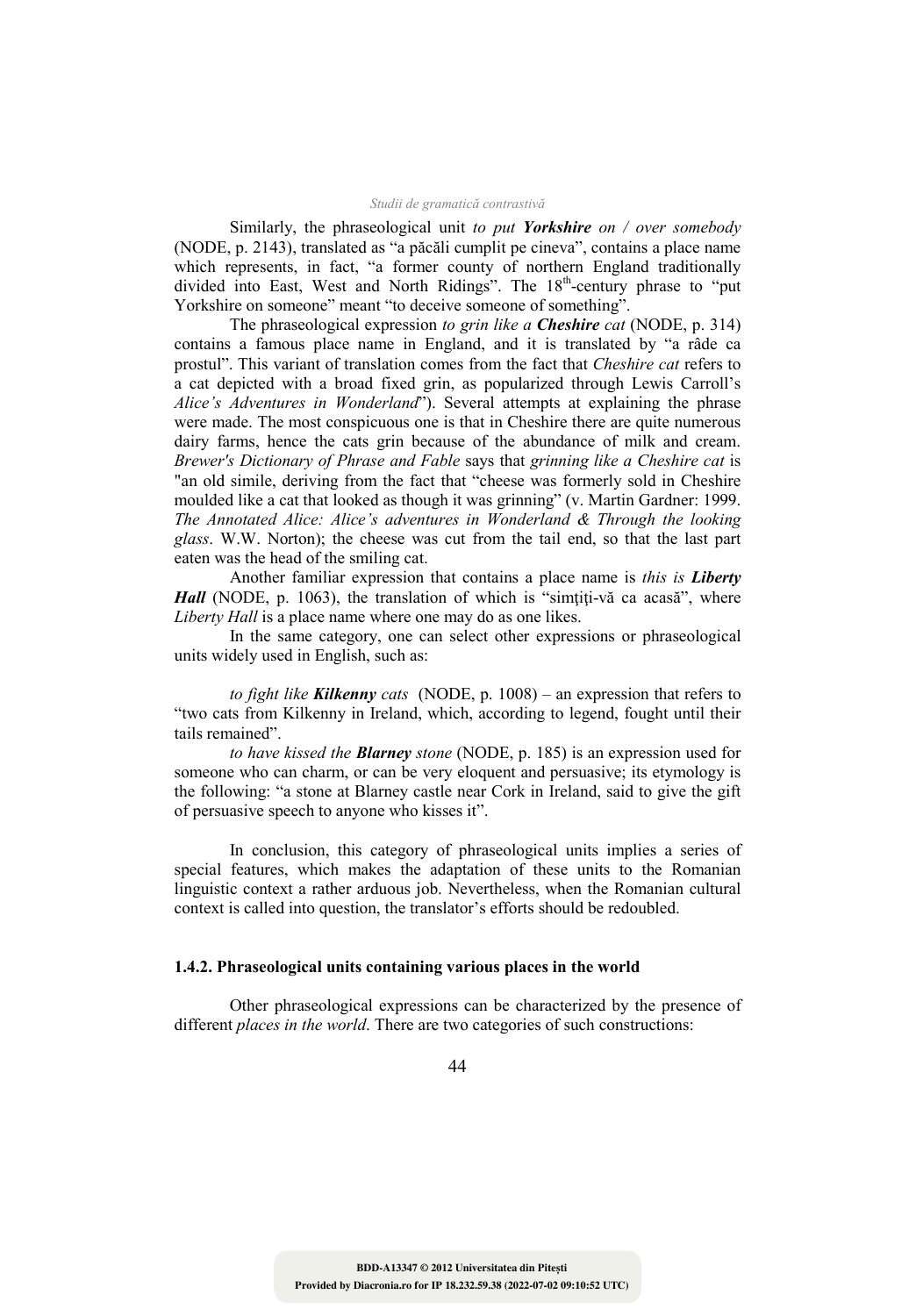a) phraseological units where the respective place name is not preserved in the Romanian variant of translation.

The phraseological expression *The Dutch have taken Holland!* (NODE, p. 874) is used in our language with the meaning "mare scofală / procopseală" sau "a descoperi *America*". In this context, *Holland* appears as another name for *Netherlands*, "a former province of the Netherlands, comprising the coastal part of the country". As already noted, in order to render more precisely, into Romanian, the meaning of this phraseological unit, the name of a continent, *America*, is used, a place name that is more suggestive, instead of the name of a country, that is *Holland*, which occurs in the English variant.

a) phraseological units where the respective place name is preserved in both languages. The explanation is that, in this case, allusion is made to certain idiom deriving from proverbs that have an international character, due to the fact that they present an extensive circulation.

For example, the proverb *something is rotten in Denmark* (NODE, p. 493) has an international character because of the circulation of Shakespeare's plays, and is generally used to express the idea of a suspicion regarding certain facts. It is usually translated into Romanian as "ceva e putred in *Danemarca*". In this example, one can notice that the Romanian translation contains all the elements from the original structure, and the same place name is preserved.

The same pattern is also displayed by another phraseological unit, where the place name is used in both variants. English *to build castles in Spain* (DFRE, p. 77) is translated into Romanian as "a clădi castele in *Spania*". The name of the respective country appears in both expressions.

Besides these structures that are clearly defined, within this class of phraseological units that contain various places in the world, one may introduce another idiom, viz. *to see 'aples and die* (NODE, p. 1230), implying that "after seeing *Naples*, one could have nothing left on earth to wish for".

### **1.4.3. Phraseological units containing places of classical character**

There is also a category of phraseological expressions that is made up of *places of classical character.* This category includes certain proverbs that reflected realities from Antiquity, and they are classified as antique expressions, such as:

*When at Rome, do as the Romans do / Rome does* (NODE, p. 1611)*,* which is translated into our language as "când treci prin ţara orbilor, închide şi tu un ochi". The place name is not mentioned in the Romanian translation and the meaning is that "when abroad or an unfamiliar environment you should adopt the customs or behaviour of those around you".